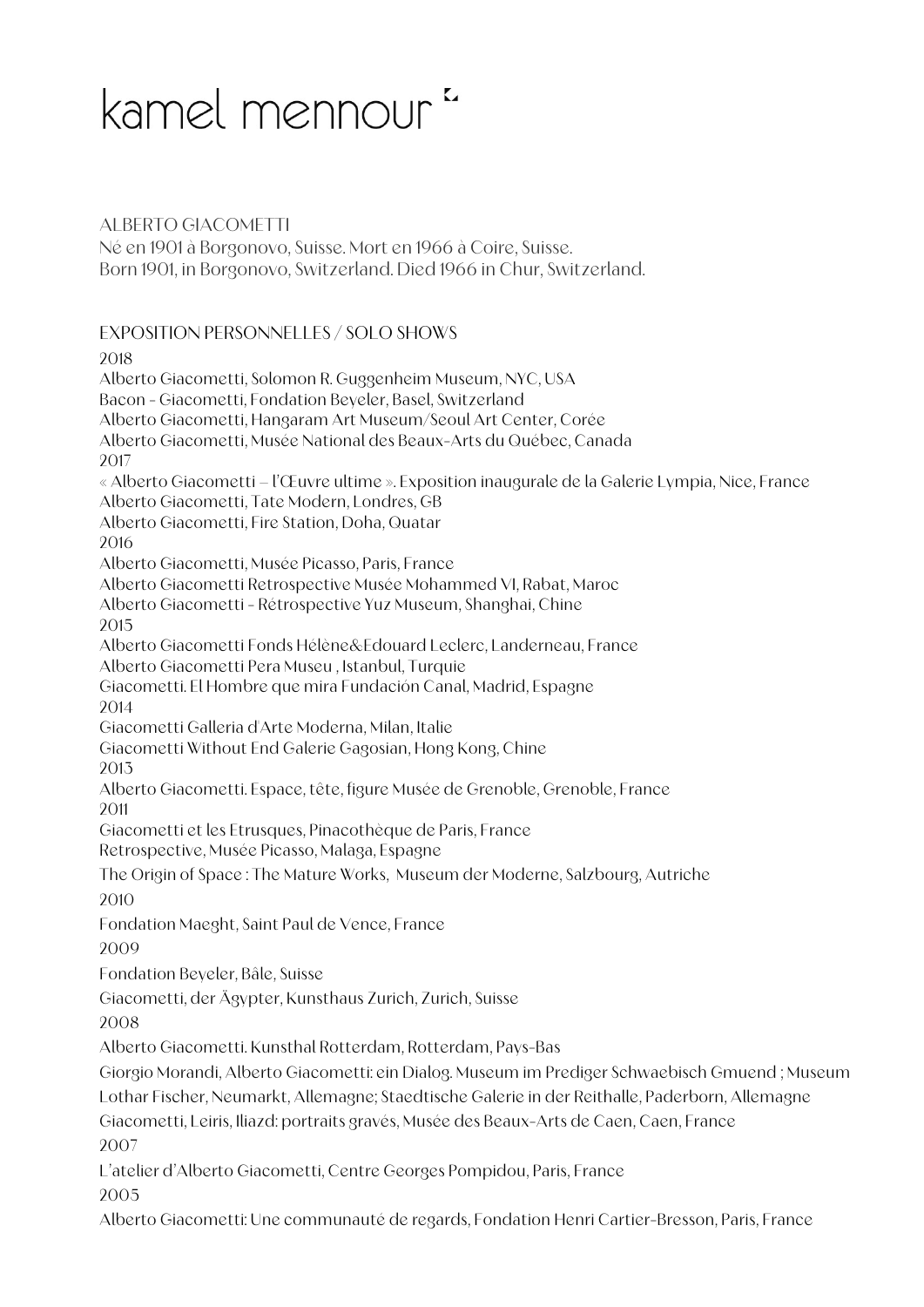2001 Retrospective, MoMA, New York, USA Le dessin a l'œuvre, Centre Georges Pompidou, Paris, France 2000 Rétrospective, Portland Museum of Art, Portland, USA 1999 Rétrospective, Musée d'Art Moderne, Saint-Etienne, France. 1998 Rétrospective, The Museum of Fine Arts, Montreal, Canada. 1995 Le Sculture di Giacometti dale Collezioni Guggenheim, Peggy Guggenheim Collection, Venise, Italie. 1991 Rétrospective, Musée d'Art Moderne de la Ville de Paris, Paris, France 1978 Fondation Maeght, Saint-Paul-de-Vence, France 1974 A Retrospective Exhibition, Guggenheim, New York, USA. 1969 Rétrospective, Musée de l'Orangerie, Paris, France 1965 Louisiana Museum, Humlebaek, Danemark Sculptures, Paintings, Drawings, 1913–1965. Tate Gallery, Londres, Royaume-Uni Retrospective, Museum of Modern Art, New York, USA Retrospective, Louisiana Museum, Humlebaek, Denmark 1963 A Loan Exhibition. Phillips Collection, Washington, USA 1962 Rétrospective, Kunsthaus, Zurich, Suisse Solo exhibition at the Biennale de Venise, Venise, Italie 1961 Galerie Maeght, Paris, France 1957 Galerie Maeght, Paris, France 1956 Biennale de Venise, Venise, Italie Retrospective, Kunsthalle, Bern, Suisse 1955 Retrospective, Guggenheim, New York, USA Retrospective, Arts Council, London, Royaume-Uni Retrospective itinérante, Krefeld, Dusseldorf, Stuttgart, Allemagne 1954 Sculpture and Drawings, Santa Barbara Museum of Art, Santa Barbara, USA Galerie Maeght, Paris, France 1951 Galerie Maeght, Paris, France 1948 Galerie Pierre Matisse, New York, USA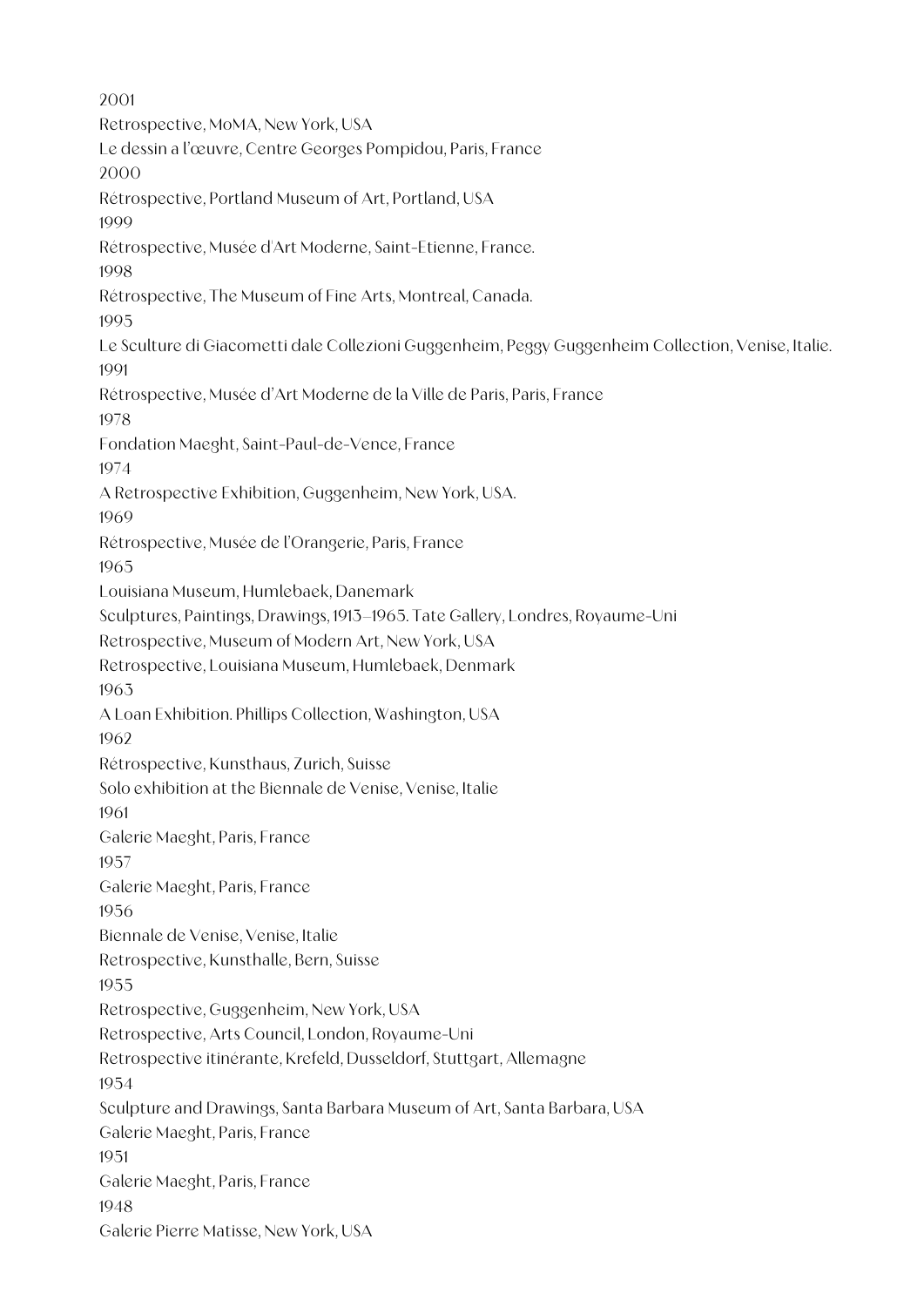1934 Galerie Julien Levy, New York, USA 1932 Galerie Pierre Colle, Paris, France

EXPOSITIONS COLLECTIVES / GROUP SHOWS 2013 Le Surréalisme et l'objet, Centre Pompidou, Paris, France L'art en guerre: De Picasso à Dubuffet, Musée d'Art Moderne de la Ville de Paris, Paris, France 2012 Tea with Nefertiti, Mathaf Arab Museum of Modern Art, Doha, Qatar Self-Portrait, Louisiana Museum of Modern Art, Humblebaek, Danemark 2011 Rodin and the Ambassadors, Musée Rodin, Paris, France 2010 The Surreal House, Barbican, Londres, Royaume-Uni Da Braque a Kandinsky a Chagall: Aime Maeght e i suoi artisti, Palazzo dei Diamanti, Ferrara, Italie. 2009 MOCA´s First Thirty Years. MOCA Grand Avenue, Los Angeles, USA Cézanne and Beyond, Philadelphia Museum of Art, Philadelphie, USA 2008 A Forest of Sculptures : The Simon Spierer Collection, National Museum of Contemporary Art (MNAC), Bucharest, Roumanie Miró, Calder, Giacometti, Braque. Royal Academy of Arts, Londres, Royaume-Uni Cosas del Surrealismo, Guggenheim, Bilbao, Espagne Cézanne & Giacometti, Louisiana Museum of Modern Art, Humlebæk, Danemark 2007 Modern and Contemporary art, Toyota Municipal Museum of Art, Toyota Aichi, Japon Design contre Design: Deux siècles de creations, Galeries nationales du Grand Palais, Paris, France Newman Collection in The Metropolitan Museum. The Metropolitan Museum of Art, New York, USA 2006 EROS in der Kunst der Moderne, Fondation Beyeler, Riehen, Suisse 2005 De Picasso à Basquiat, Musée Maillol, Paris, France Celebración del arte, Fundación Juan March, Madrid, Espagne París y los surrealistas, Museo de Bellas Artes de Bilbao, Bilbao, Espagne BIG BANG. Centre Pompidou, Paris, France 2004 Archiskulptur, Foundation Beyeler, Riehen, Suisse Contre: Images Carré d´art. Musée d´art contemporain de Nîmes, Nîmes, France The Pierre and Maria-Gaetana Matisse Collection. The Metropolitan Museum of Art, New York Head to Head. Tate Modern, Londres, Royaume-Uni Modern Means: Continuity and Change in Art from 1880 to the Present. Mori Art Museum, Tokyo, Japon 2003 Pencil: Drawings from the Collection. Museum of Modern Art, New York, USA Treasures of Modern Art: The Legacy of Phyllis Wattis at SFMOMA. San Francisco Museum of Modern Art,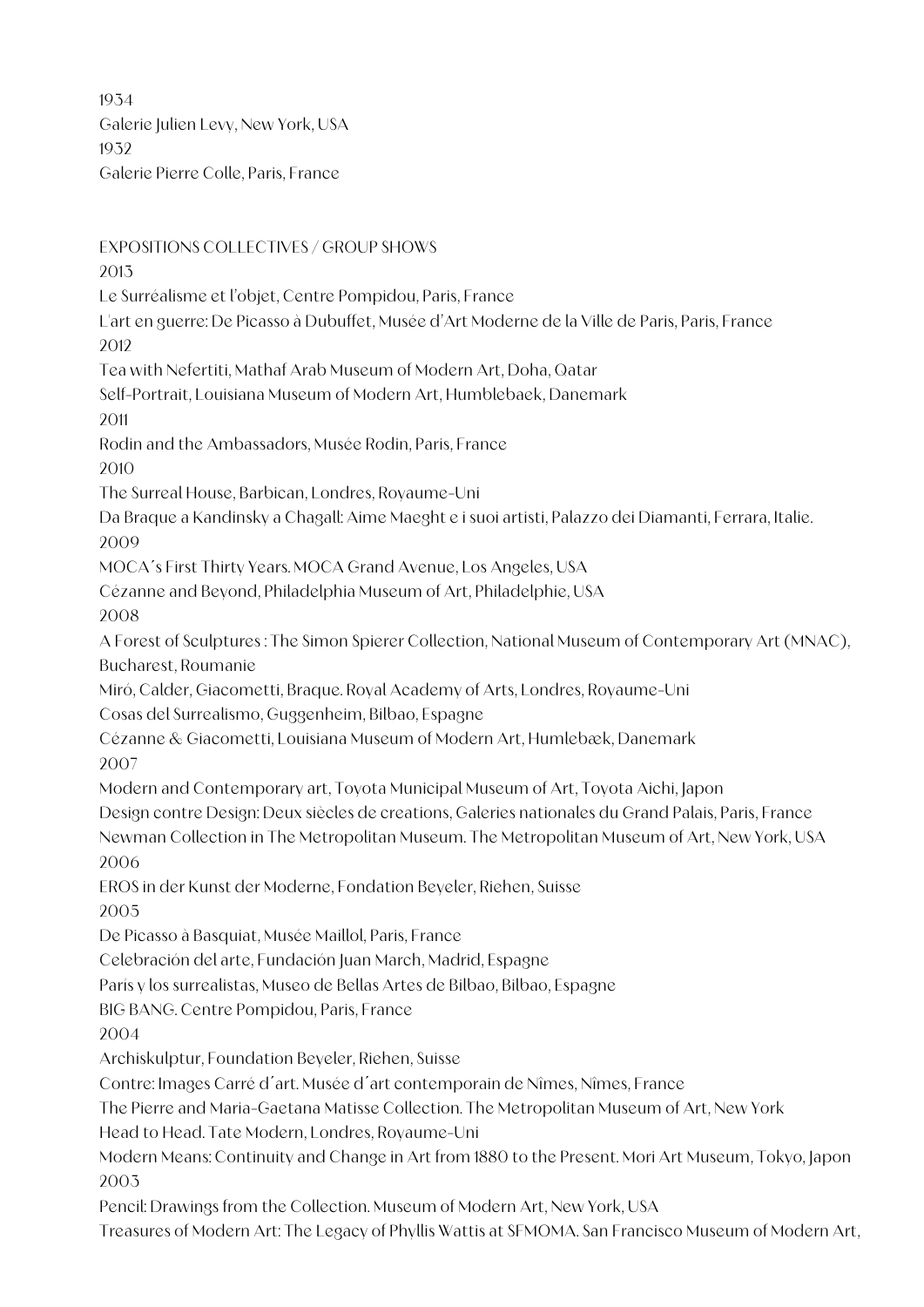San Francisco, USA 2002 Alberto Giacometti e Max Ernst: Surrealismo e oltre nelle collezioni Guggenheim, Peggy Guggenheim Collection, Venise, Italie La Culture Pour Vivre, Centre Pompidou, Paris, France La Révolution surréaliste, Centre Pompidou, Paris, France 2001 Surrealism: Desire Unbound. Tate Modern, Londres, Royaume-Uni De Artaud ... à Twombly. Centre Pompidou, Paris, France 1999 Monet to Moore, Singapore Art Museum, Singapour 1998 Giacometti to Judd: Prints by Sculptors, Museum of Modern Art, New York, USA 1996 L'œil du collectionneur, Musée d 'art contemporain de Montréal, Montreal 1995 46th International Art Exhibition : Biennale de Venise, Venise, Italie 1992 A visage découvert, Fondation Cartier pour l'art contemporain, Paris, France Visionäre Schweiz, Kunsthalle Düsseldorf, Düsseldorf, Allemagne Visionäre Schweiz, Museo Nacional Centro de Arte Reina Sofia, Madrid 1991 Visionäre Schweiz, Kunsthaus Zürich, Zürich, Suisse 1986 Masterpieces of European Painting 1910-1960, Schirn Kunsthalle, Francfort, Allemagne 1971 Hommage à Aragon, Musée d'art moderne de Céret, Céret, France Metamorphose de Dinges, BOZAR - Palais des Beaux-Arts, Bruxelles, Belgique 1964 documenta 3, Kassel, Allemagne 1959 The Romantic Agony: From Goya to de Kooning, Contemporary Arts Museum, Houston, USA 1958 Surrealism Then and Now, Arts Club of Chicago, Chicago, USA 1936 Cubism and Abstract Art. Museum of Modern Art, New York, USA 1927 Salon des Tuileries, Paris, France 1925 Salon des Tuileries, Paris, France

PRIX / AWARDS 1965 Grand Prix national des arts du ministère des affaires culturelles, France 1964 Grand Prix Guggenheim International, New York, USA